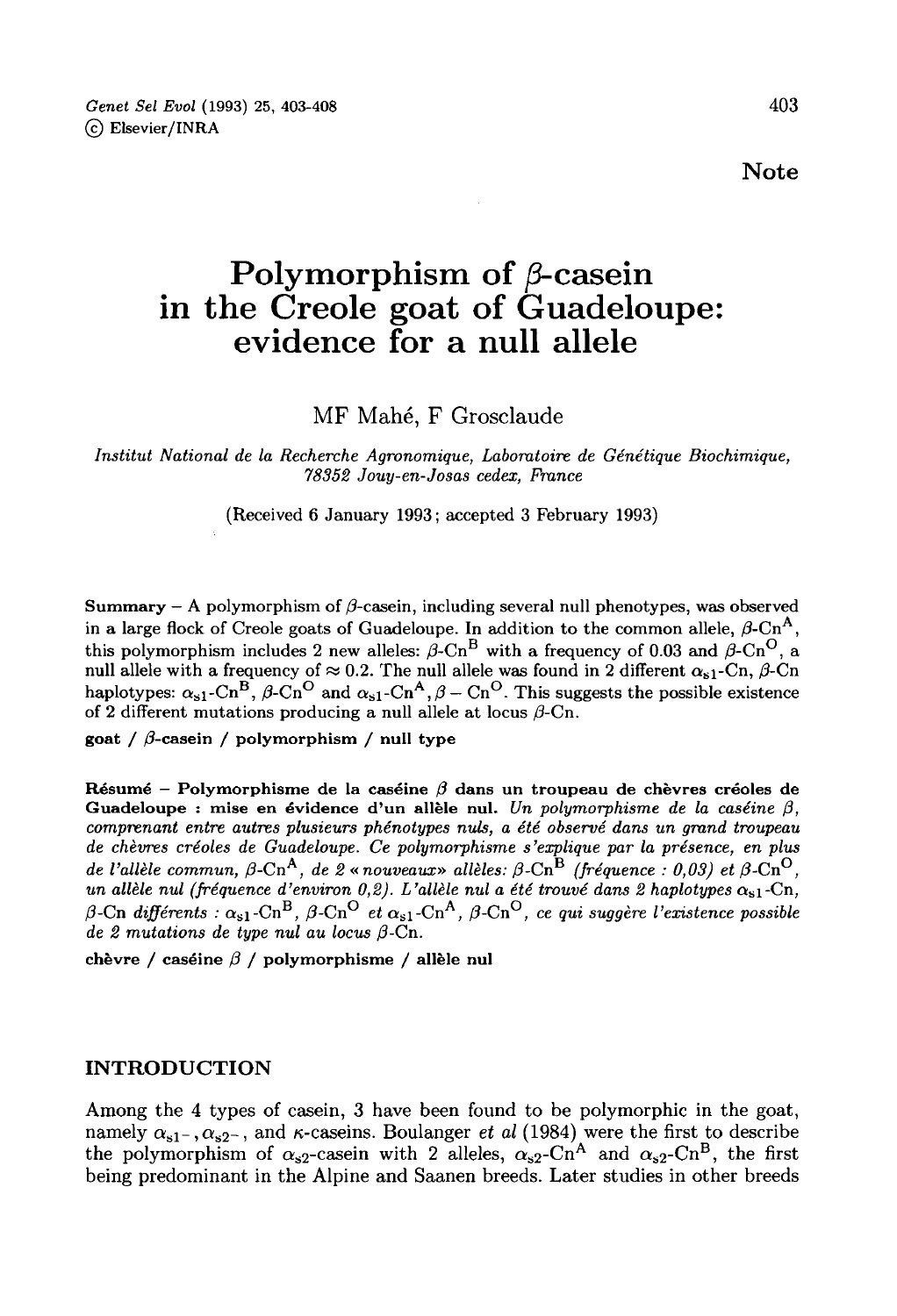indicated that this polymorphism was widely distributed (Grosclaude and Tucker, 1992). The polymorphism of  $\alpha_{s1}$ -casein, also disclosed by Boulanger *et al* (1984), was <sup>194</sup> MF Mahé, F Grosclaude<br>
indicated that this polymorphism was widely distributed (Grosclaude and Tucker,<br>
1992). The polymorphism of  $\alpha_{s1}$ -casein, also disclosed by Boulanger *et al* (1984), was<br>
further investigat 404 MF Mahé, F Grosclaude<br>
indicated that this polymorphism was widely distributed (Grosclaude and Tucker,<br>
1992). The polymorphism of  $\alpha_{s1}$ -casein, also disclosed by Boulanger *et al* (1984), was<br>
further investigated 1992). The polymorphism of  $\alpha_{s1}$ -casein, also disclosed by Boulanger *et al* (1984), was further investigated by Grosclaude *et al* (1987) and Mahé and Grosclaude (1989), who established the existence of at least 7 all with less  $\alpha_{s1}$ -casein in milk than the normal or strong alleles,  $\alpha_{s1}$ -Cn<sup>A,B</sup> and <sup>C</sup>.<br>The characterization of the 6 protein variants was carried out by Brignon *et al* (1989, 1990). Furthermore, it is now suggest with less  $\alpha_{s1}$ -casein in milk than the normal or strong alleles,  $\alpha_{s1}$ -Cn<sup>A,B</sup> and <sup>C</sup>.<br>The characterization of the 6 protein variants was carried out by Brignon *et al*<br>(1989, 1990). Furthermore, it is now suggest The characterization of the 6 protein variants was carried out by Brignon *et al* (1989, 1990). Furthermore, it is now suggested that the decreased rate of  $\alpha_{s1}$ -casein synthesis associated with allele  $\alpha_{s1}$ -Cn<sup>F</sup> i alleles have the highest frequencies (Grosclaude and Tucker, 1992). The existence of a polymorphism of  $\kappa$ -casein (alleles  $\kappa$ -Cn<sup>A</sup> and  $\kappa$ -Cn<sup>B</sup>), as first suggested by Russo a consequence of an external detector (200 and  $\epsilon v$  and  $\alpha$ , 1002). The vertuce  $Cn^E$ <br>Cn<sup>O</sup>, is a null allele. In the Alpine and Saanen breeds, the defective alleles  $\alpha_{s1} - Cn^E$ <br>and  $\alpha_{s1}$ -Cn<sup>F</sup> are largely predomi et al (1986), was confirmed by Di Luccia et al (1990).

Upon electrophoresis, the 4th type of casein,  $\beta$ -casein, reveals the presence of 2 dark and 1 lighter bands. This heterogeneity, as observed in sheep  $\beta$ -casein (Richardson and Mercier, 1979), is probably due to a different degree of phos-<br>phorylation and is not truly a genetic polymorphism. Until now,  $\beta$ -casein has been Upon electrophoresis, the 4th type of casein,  $\beta$ -casein, reveals the presence of 2 dark and 1 lighter bands. This heterogeneity, as observed in sheep  $\beta$ -casein (Richardson and Mercier, 1979), is probably due to a diff to 4 alleles in the Czech White Shorthaired breed but no description was given for this polymorphism. In the Italian Garganica breed, Dall'Olio *et al* (1989) found a milk sample with no visible electrophoretic band corresponding to  $\beta$ -casein, but the genetic basis of this phenomenon was not investiga milk sample with no visible electrophoretic band corresponding to  $\beta$ -casein, but the genetic basis of this phenomenon was not investigated.<br>We describe here a polymorphism of  $\beta$ -casein found in the Creole goat of

Guadeloupe. This population, which is used for meat production, is supposed to have originated from importations taking place in the  $1\pi$ h to  $1\theta$ th centuries from Eastern Africa and India (Chemineau et al, 1984).

# MATERIALS AND METHODS

Individual milk samples were collected from Creole goats bred in the INRA experimental flock (130-150 females) of Gardel, near Le Moule, Guadeloupe (French West Indies). Except for isoelectric focusing (IEF), all other analytical techniques were as described by Grosclaude *et al* (1987).

Isoelectric focusing was performed according to an adaptation of the procedure of Seibert *et al* (1985). IEF was carried out in 5% polyacrylamide gels containing 8M urea, and a mixture of ampholytes (Pharmacia) consisting of: 1.2%  $(v/v)$ , pH 4.2-4.9; 0.9% pH 2.5-5, 0.3% pH 5-6.5. The skim milk samples were diluted with 4 volumes of distilled water and applied close to the anodic side of the gel. Electrofocusing was carried out with a Multiphor II apparatus (Pharmacia-LKB) in 0.5 mm thick gels (240  $\times$  115 mm). After prefocusing at 14<sup>o</sup>C and constant power (9 W), focusing was continued for 80 min at 20 W. During the run, the voltage rose from 350 V to 2500 V. Gels were stained for 10 min in a solution containing  $0.2\%$  (v/v) Coomassie blue G-250, 50% methanol and 10% acetic acid in water. Destaining was carried out in an aqueous solution of 30% methanol, 8% acetic acid and 10% glycerol until the background was clear.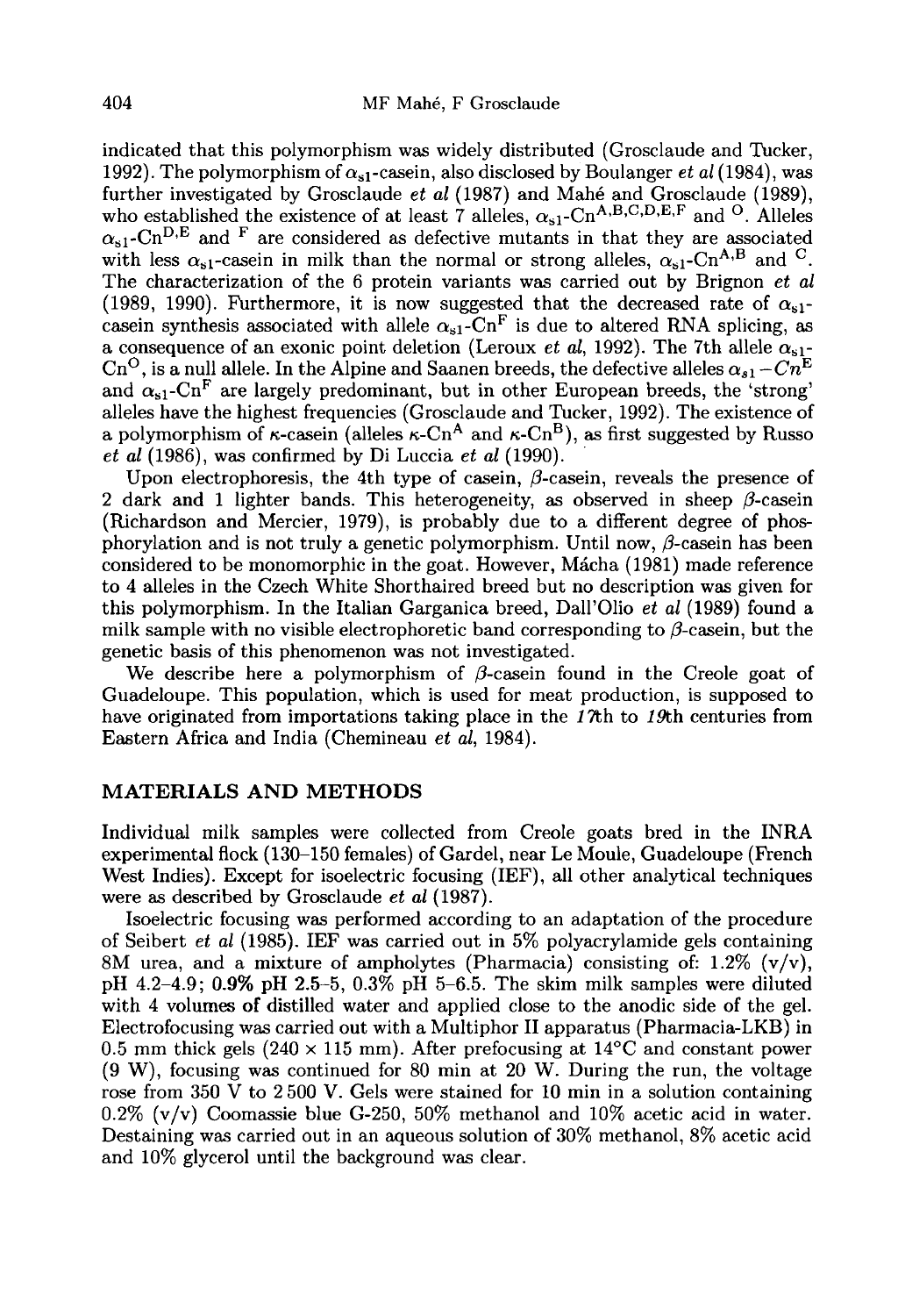# RESULTS

Among the 127 females present in the flock in 1989, 6 lacked the  $\beta$ -casein fractions in the electrophoretic pattern of their milk as exemplified by sample 7 in figure 1.<br>Because 3 of the 'null' individuals were offspring of the same male, No 15, the<br>progeny of this sire was used to further investigate the Because 3 of the 'null' individuals were offspring of the same male, No 15, the progeny of this sire was used to further investigate the inheritance of the 'null' trait. The  $\beta$ -casein contents of the milk from 15 available daughters, estimated by rocket immunoelectrophoresis, are given in figure 2. In addition to the previouslymentioned 3 'null' individuals, 5 more daughters were considered as having inherited the 'null' trait. Assuming that this character originated from the sire (because the dams involved were no longer available to check this inference) the 8:7 ratio, which is not different from the mendelian 1:1 ratio, suggests the existence of a null allele,  $\beta$ -Cn<sup>O</sup>, at the  $\beta$ -casein locus. Based on the proportion of homozygous individuals in the 'null' trait. Assuming that this character originated from the sire (because the dams involved were no longer available to check this inference) the 8:7 ratio, which is not different from the mendelian 1:1 ratio, sugg Taking this value as the probability of transmission for allele  $\beta$ -Cn<sup>O</sup> by the dams, the expected proportions of the 3 genotypes among the progeny of male No 15 b-on , as the p-classification between the proportion of homozygous individuals in<br>the flock, a rough estimate of the frequency of  $\beta$ -Cn<sup>O</sup> would thus be 0.2 ( $\sqrt{6/127}$ ).<br>Taking this value as the probability of transm different from the observed figures of 3:5:7.

It is known that the 4 bovine casein loci are closely linked (Grosclaude, 1979). In the goat, Grosclaude *et al* (1987) concluded that  $\alpha_{s1}$ -Cn and  $\alpha_{s2}$ -Cn were also linked, whereas the status of  $\beta$ -Cn and  $\kappa$ -Cn could not be investigated due to the absence of detectable polymorphism in the latter 2 caseins. In the family of It is known that the 4 bovine casein loci are closely linked (Grosclaude, 1979).<br>In the goat, Grosclaude *et al* (1987) concluded that  $\alpha_{s1}$ -Cn and  $\alpha_{s2}$ -Cn were also<br>linked, whereas the status of  $\beta$ -Cn and  $\kappa$ in the goat, Grosciallac et at (1987) concluded that  $\alpha_{s1}$ -Cn and  $\alpha_{s2}$ -Cn were also<br>linked, whereas the status of  $\beta$ -Cn and  $\kappa$ -Cn could not be investigated due to<br>the absence of detectable polymorphism in the linked, whereas the status of  $\beta$ -Cn and  $\kappa$ -Cn could not be investigated due to<br>the absence of detectable polymorphism in the latter 2 caseins. In the family of<br>male No 15, allele  $\beta$ -Cn<sup>O</sup> appears to be transmitted 4 heterozygous males originating from No 15 (fig 2). Again  $\beta$ -Cn<sup>O</sup> was transmitted  $\beta$ -Cn<sup>A</sup> is transmitted with  $\alpha_{s1}$ -Cn<sup>A</sup> (4 informative daughters for each case). The inheritance of  $\beta$ -Cn<sup>O</sup> could be further studied in the small families (3–5 offspring) of 4 heterozygous males originating from inheritance of  $\beta$ -Cn<sup>O</sup> could be further studied in the small families (3-5 offspring) of 4 heterozygous males originating from No 15 (fig 2). Again  $\beta$ -Cn<sup>O</sup> was transmitted in association with  $\alpha_{s1}$ -Cn<sup>B</sup> (5 infor  $-\beta$ -Cn<sup>O</sup>, was ascertained in another family (male No 1 in cattle. However, the existence of a second haplotype

In the same flock, 8 individuals had additional 'new'  $\beta$ -casein patterns. In 1 case (fig 1, sample 6) the  $\beta$ -casein bands were lighter than normal, and were markedly closer to the cathodic position. In the 7 other cases, the same bands were observed together with the usual  $\beta$ -casein fractions (fig 1, sample 5). This suggested the existence of an additional  $\beta$ -casein allele,  $\beta$ -Cn<sup>B</sup>, a hypothesis supported by the segregation observed in the only available family (male No 7004, transmitting  $\beta$ - $\overline{\text{Cn}}^B$  to 3 of its 5 offspring). According to family data, the genotype of sample 6 is together with the usual  $\beta$ -casein fractions (fig 1, sample 5). This suggested the existence of an additional  $\beta$ -casein allele,  $\beta$ -Cn<sup>B</sup>, a hypothesis supported by the segregation observed in the only available famil

In starch gel electrophoresis, the  $\beta$ -casein B bands migrate faster under alkaline pH and slower in acid pH than those of  $\beta$ -casein A. In both conditions, their position is shifted to a distance equivalent to the charge of one phosphate group (not shown). In staten ger electrophotesis, the p-case in B bands ingrate raster dider and<br>anti-<br>pH and slower in acid pH than those of  $\beta$ -casein A. In both conditions, their position<br>is shifted to a distance equivalent to the charg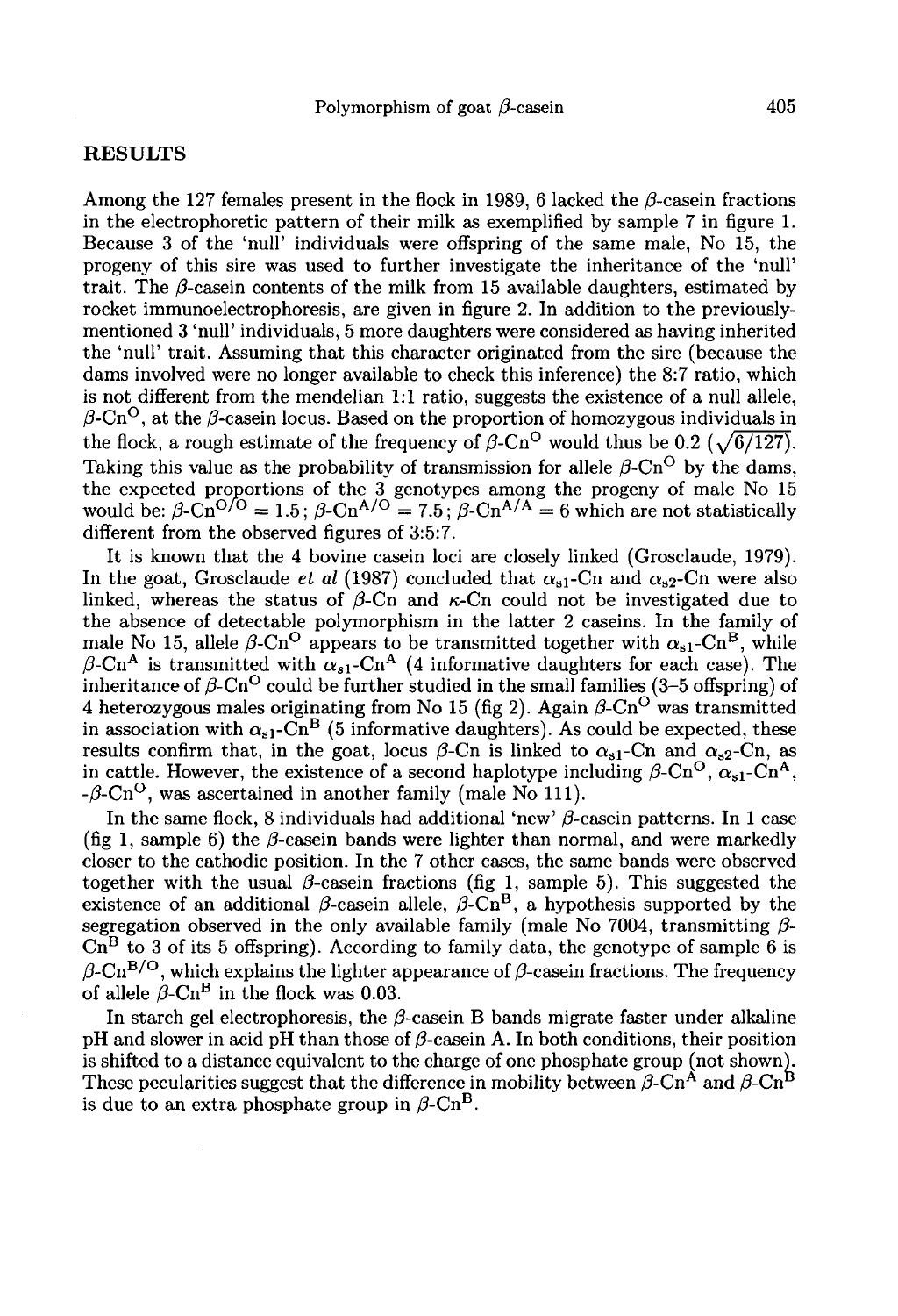

Fig 1. Isoelectric focusing pattern of 8 individual milk samples from Creole goats. The  $\beta$ -casein fractions corresponding to alleles  $\beta$ -Cn<sup>A</sup> and  $\beta$ -Cn<sup>B</sup> are indicated by A and B. The  $\beta$ -casein genotypes of samples 1-8 are as follows: 1-4, and 8:  $\beta$ -Cn<sup>A/A</sup>; 5:  $\beta$ -Cn<sup>A/B</sup>; 6:  $\beta$ -Cn<sup>B/O</sup>; 7:  $\beta$ -Cn<sup>O/O</sup> (null genotype). Numbers located on the left of electrophoretic bands indicate the other milk protein fractions: 1:  $\alpha_{s1}$ -casein; 2:  $\kappa$ -casein; 3:  $\alpha$ lactalbumin; 4:  $\alpha_{s2}$ -casein; 5:  $\beta$ -lactoglobulin. The  $\alpha_{s1}$ -casein genotype of sample 7 is  $\alpha_{s1}$ -Cn<sup>B/B</sup>; animal 7 was thus homozygous for the haplotype  $\alpha_{s1}$ -Cn<sup>B</sup>,  $\beta$ -Cn<sup>O</sup>. The poor resolution of the  $\alpha_{s1}$ -casein bands for some samples (1,3 and 4) is due to the low content of  $\alpha_{s1}$ -casein in those milks.

#### DISCUSSION

Allele  $\beta$ -Cn<sup>A</sup> was the only one found in the already investigated breeds. The polymorphism of  $\beta$ -casein observed in the Creole goat of Guadeloupe is controlled by 2 additional alleles,  $\beta$ -Cn<sup>B</sup> and  $\beta$ -Cn<sup>O</sup>. Although infrequent, the null allele  $\beta$ -Cn<sup>O</sup> may be widespread, since a null individual was observed in the Italian Garganica dairy breed (Dall'Olio et al. 1989), and another in the local dairy population of Corsica, France (MF Mahé, 1991, unpublished results). It remains to be established whether all the observed cases were derived from one single or from several mutational event(s).

The existence in the Creole population of 2 different haplotypes including  $\beta$ - $Cn^O$  could either be due to the occurrence of 2 independent 'null' mutations, or to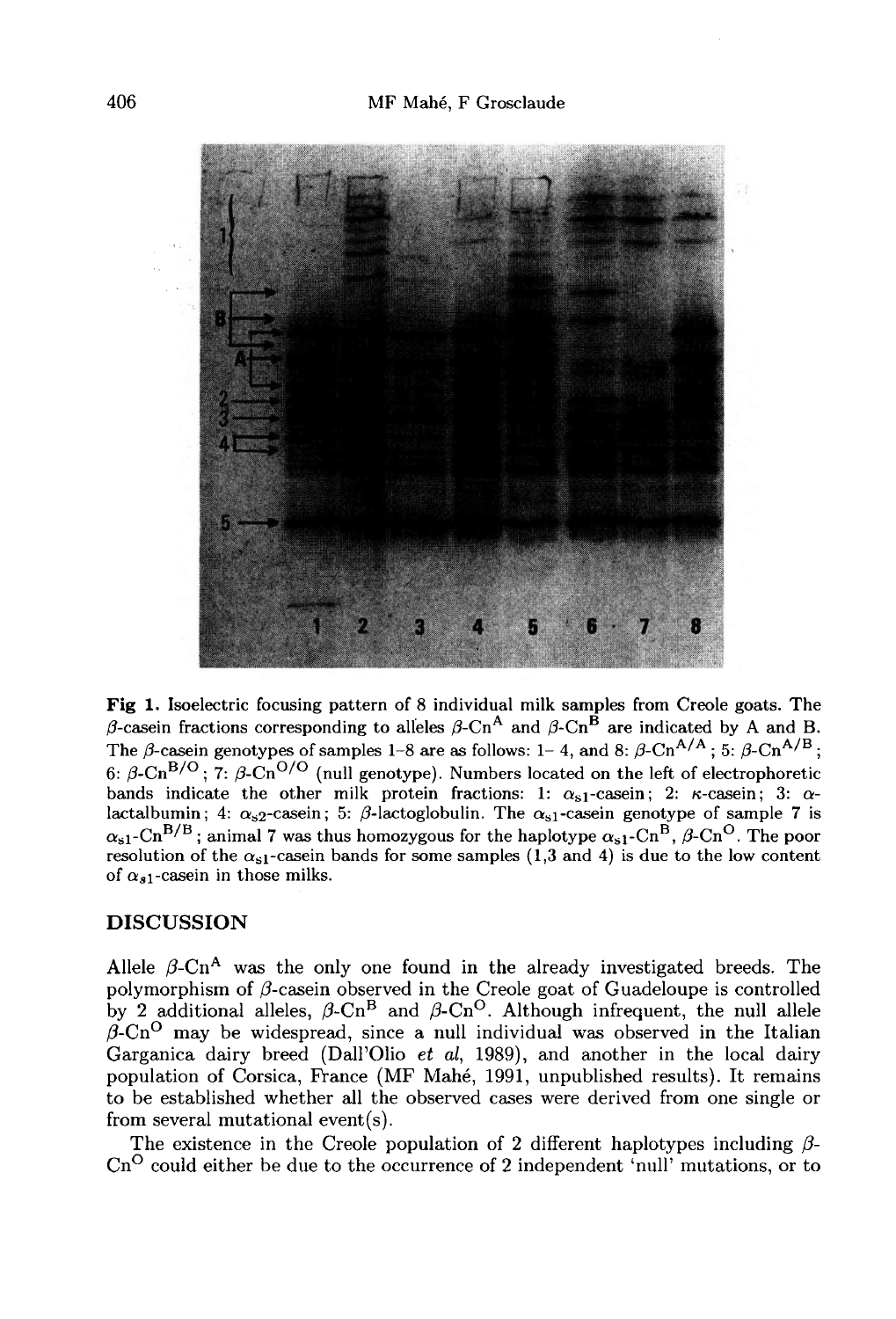

Fig 2. Family of male No 15. Each circle is for a female offspring. The figures below are estimates of the  $\beta$ -casein content (g/l) of their milk. Their genotypes are interpreted as follows: light circles:  $\beta$ -Cn<sup>O/O</sup>; dark circles:  $\beta$ -Cn<sup>A/A</sup>; composite circles:  $\beta$ -Cn<sup>A/O</sup>. The squares are for a son and 3 grandsons, all having the genotype  $\beta$ -Cn<sup>A/O</sup>.

1 single mutation, transferred into a second haplotype by recombination. In cattle, linkage disequilibrium between alleles of the  $\alpha_{s1}$ -Cn and  $\beta$ -Cn loci is particularly strong (Grosclaude, 1979). Most probably, the situation in the goat is similar and consequently, one would be inclined to favour the hypothesis of 2 different mutations. This question may be considered in the light of what is presently known I single mutation, transferred into a second napiotype by recombination. In cattle,<br>linkage disequilibrium between alleles of the  $\alpha_{s1}$ -Cn and  $\beta$ -Cn loci is particularly<br>strong (Grosclaude, 1979). Most probably, the and consequently, one would be inclined to favour the hypothesis of 2 different mutations. This question may be considered in the light of what is presently known about the null allele of goat  $\alpha_{s1}$ -casein,  $\alpha_{s1}$ -Cn In this case, recent DNA studies have established that there are in fact 2 different mutations (C Leroux and Y Amigues, personal communication).  $\alpha_{s1}$ -casein null alleles,  $\alpha_{s1}$ -Cn<sup>O<sub>1</sub></sup>, and  $\alpha_{s1}$ -Cn<sup>O<sub>2</sub></sup>, characterized by clearly different mutations (C Leroux and Y Amigues, personal communication).<br>The null  $\beta$ -casein allele is the sixth example of a

 $\alpha_{s1}$ -casein lith aneles,  $\alpha_{s1}$ -Cn<sup>-+</sup>, and  $\alpha_{s1}$ -Cn<sup>-+</sup>, characterized by clearly different mutations (C Leroux and Y Amigues, personal communication).<br>The null  $\beta$ -casein allele is the sixth example of a defec goat, which is not observed in the cow, remain unclear.

# ACKNOWLEDGMENTS

We thank J Fleury, G Alexandre, A Xandé and their coworkers, Domaine experimental de Gardel and Station de Zootechnie, INRA, Guadeloupe, for providing us with the milk samples and pedigree information.

#### REFERENCES

Boulanger A, Grosclaude F, Mahé MF (1984) Polymorphisme des caséines  $\alpha_{s1}$  et Boulanger A, Grosciaude F, Malie MF (1964) Folymorphis<br> $\alpha_{s2}$  de la chèvre *(Capra hircus). Génét Sél Évol* 16, 157-176

 $\alpha_{s2}$  de la chevre *(Capra nircus).* Genet Set Evot 16, 157-176<br>Brignon G, Mahé MF, Grosclaude F, Ribadeau-Dumas B (1989) Sequence of caprine<br> $\alpha_{s1}$ -casein and characterization of those of its genetic variants which Boulanger<br> $\alpha_{\rm s2}$  de la e<br>Brignon G<br> $\alpha_{\rm s1}$ -casein<br>at a high at a high level,  $\alpha_{s1}$ -Cn A, B and C. Protein Seq Data Anal 2, 181-188

Brignon G, Mahé MF, Ribadeau-Dumas B, Grosclaude F (1990) Two of the three genetic variants of goat  $\alpha_{s1}$ -casein which are synthesized at a reduced level have an internal deletion possibly due to altered RNA splicing. Eur J Biochem 193, 237-241